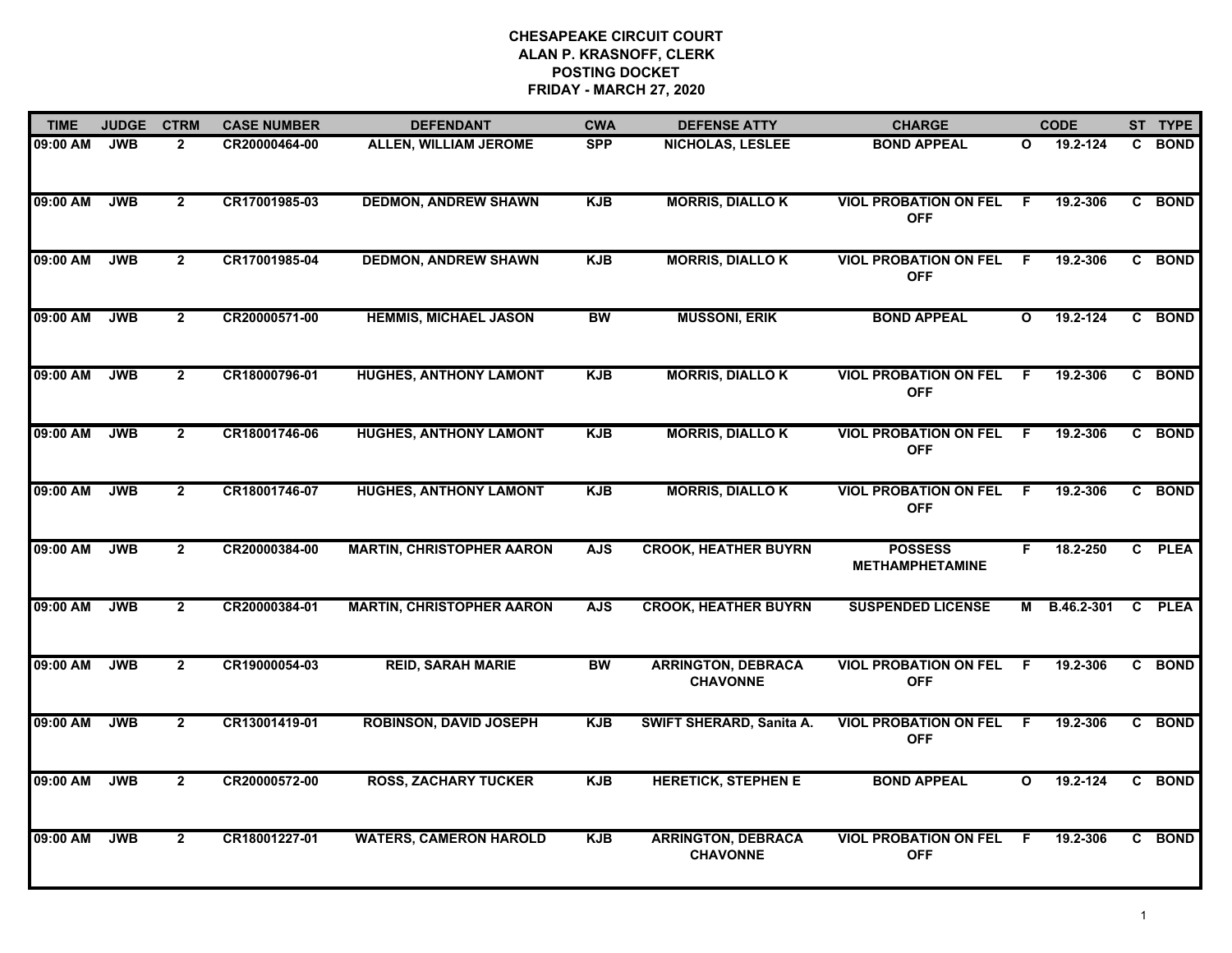## **CHESAPEAKE CIRCUIT COURT ALAN P. KRASNOFF, CLERK POSTING DOCKET FRIDAY - MARCH 27, 2020**

| <b>TIME</b> | <b>JUDGE</b> | <b>CTRM</b>    | <b>CASE NUMBER</b> | <b>DEFENDANT</b>               | <b>CWA</b> | <b>DEFENSE ATTY</b>         | <b>CHARGE</b>                                    |     | <b>CODE</b> |                | ST TYPE     |
|-------------|--------------|----------------|--------------------|--------------------------------|------------|-----------------------------|--------------------------------------------------|-----|-------------|----------------|-------------|
| 09:00 AM    | <b>JWB</b>   | $\mathbf{2}$   | CR20000168-00      | <b>WEST, TAYLOR RANDALL</b>    | <b>AEP</b> | <b>CROOK, HEATHER BUYRN</b> | <b>POSSESS HEROIN</b>                            | F.  | 18.2-250    | $\mathbf{c}$   | <b>PLEA</b> |
| 09:30 AM    | <b>JWB</b>   | $\mathbf{2}$   | CR16001101-22      | <b>VINCENT, TRAVIS RAMERIZ</b> |            |                             | <b>PROB VIOL CREDIT CARD</b><br><b>THEFT</b>     | F.  | 19.2-306    | $\overline{c}$ | <b>TBS</b>  |
| 09:30 AM    | <b>JWB</b>   | $\overline{2}$ | CR16001101-23      | <b>VINCENT, TRAVIS RAMERIZ</b> |            |                             | PROB VIOL IDENTITY THEFT F                       |     | 19.2-306    | C.             | <b>TBS</b>  |
| 09:30 AM    | <b>JWB</b>   | $\overline{2}$ | CR16001101-24      | <b>VINCENT, TRAVIS RAMERIZ</b> |            |                             | <b>PROB VIOL CREDIT CRD</b><br><b>FORGERY</b>    | F.  | 19.2-306    | $\mathbf{C}$   | <b>TBS</b>  |
| 09:30 AM    | <b>JWB</b>   | $\mathbf{2}$   | CR16001101-25      | <b>VINCENT, TRAVIS RAMERIZ</b> |            |                             | <b>PROB VIOL CREDIT CARD</b><br><b>FORGERY</b>   | - F | 19.2-306    | C.             | <b>TBS</b>  |
| 09:30 AM    | <b>JWB</b>   | $\mathbf{2}$   | CR16001101-26      | <b>VINCENT, TRAVIS RAMERIZ</b> |            |                             | <b>PROB VIOL CREDIT CARD</b><br><b>FORGERY</b>   | F.  | 19.2-306    | C.             | <b>TBS</b>  |
| 09:30 AM    | <b>JWB</b>   | $\mathbf{2}$   | CR16001101-27      | <b>VINCENT, TRAVIS RAMERIZ</b> |            |                             | <b>PROB VIOL CREDIT CARD</b><br><b>FORGERY</b>   | - F | 19.2-306    | C.             | <b>TBS</b>  |
| 09:30 AM    | JWB          | $\mathbf{2}$   | CR16001101-28      | <b>VINCENT, TRAVIS RAMERIZ</b> |            |                             | <b>PROB VIOL CREDIT CARD</b><br><b>FORGERY</b>   | -Ē. | 19.2-306    | C.             | <b>TBS</b>  |
| 09:30 AM    | <b>JWB</b>   | $\mathbf{2}$   | CR16001101-29      | <b>VINCENT, TRAVIS RAMERIZ</b> |            |                             | <b>PROB VIOL CREDIT CARD</b><br><b>FORGERY</b>   | -F. | 19.2-306    | C.             | <b>TBS</b>  |
| 09:30 AM    | <b>JWB</b>   | $2^{\circ}$    | CR16001101-30      | <b>VINCENT, TRAVIS RAMERIZ</b> |            |                             | <b>PROB VIOL CREDIT CARD</b><br><b>FORGERY</b>   | F.  | 19.2-306    | C.             | <b>TBS</b>  |
| 09:30 AM    | <b>JWB</b>   | $\mathbf{2}$   | CR16001101-31      | <b>VINCENT, TRAVIS RAMERIZ</b> |            |                             | <b>PROB VIOL CREDIT CARD F</b><br><b>FORGERY</b> |     | 19.2-306    | C.             | <b>TBS</b>  |